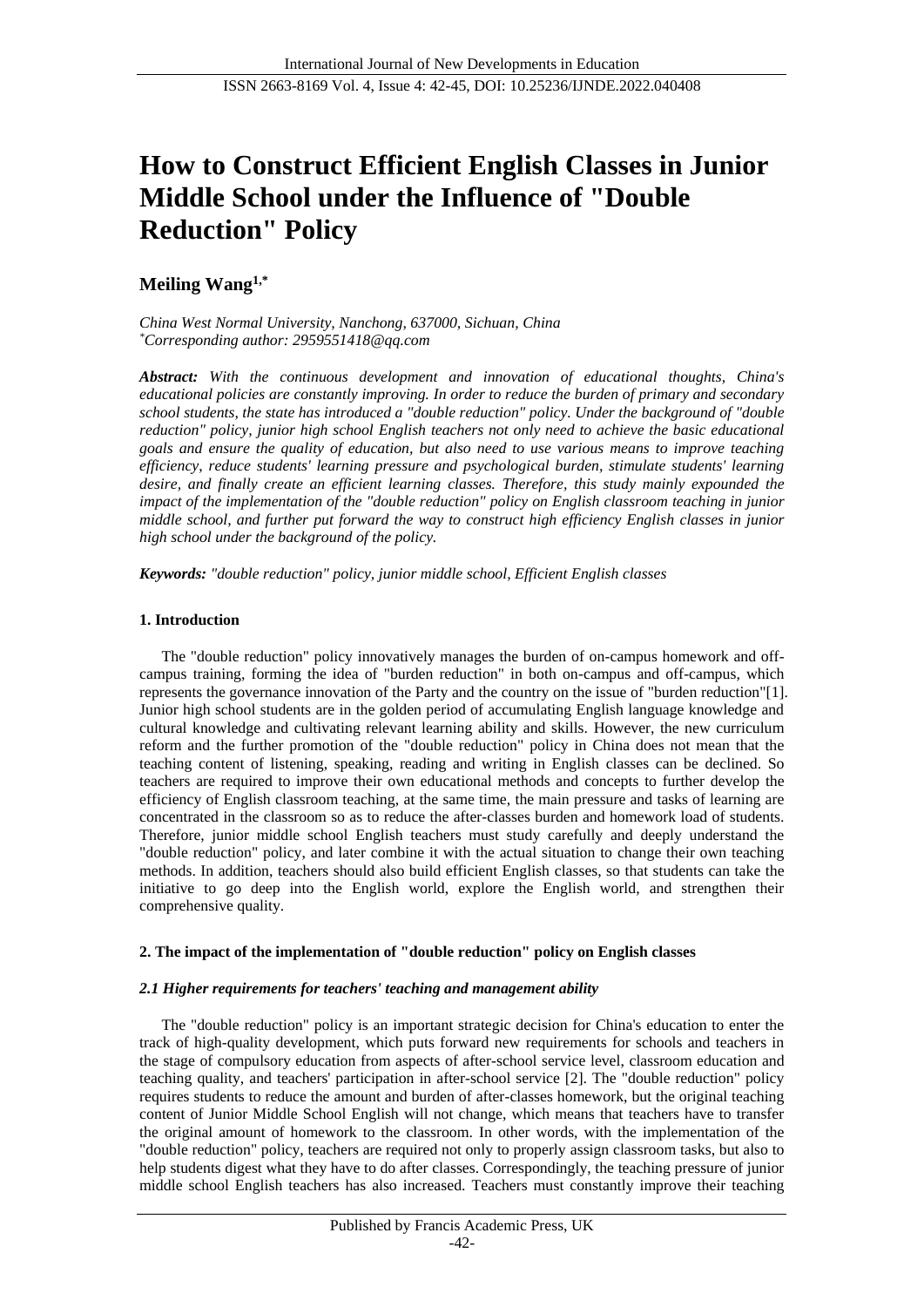# ISSN 2663-8169 Vol. 4, Issue 4: 42-45, DOI: 10.25236/IJNDE.2022.040408

quality, build efficient English classes, so that students can learn more in a limited time. At the same time, due to the reduction of students' homework, the burden of students is reduced, and some students may slack off. Students are more slack in learning and lack the ability and enthusiasm of independent learning, which will also affect the progress and efficiency of teaching to a certain extent. Therefore, in order to ensure that students do not slack off, the ability of teachers to manage students also needs to constantly improve. In general, English teachers should improve their inner ability and reform and innovate so as to achieve classroom teaching progress and improve efficiency[3].

## *2.2 Students have more time to actively study what they are interested in*

Before the "double reduction" in junior middle school English teaching, students had a large amount of homework. This situation will not only increase students' learning burden, but also affect students' enthusiasm and interest in Learning English. At the same time, influenced by the pressure of entrance examination, school examination also pays attention to the norm reference and final written examination, which increases the burden of students to a large extent [4]. In the long run, this is not good for students' learning and development. After the implementation of the"double reduction" policy, students have less homework and more free time. Students have time and energy to learn what they are interested in, which is conducive to their all-round development. This can not only help students develop themselves better, but also help students establish a positive learning attitude. To be specific, The English subject covers a wide range of Chinese and Western cultural values and has many interesting contents. After the "double reduction", students do not have to spend too much time practicing exercises every day. They have more time to enjoy their favorite content, such as reading English novels, watching English documentaries, participating in English corner activities and so on. In this way, English will not be monotonous to them, and their interest in English learning will be greatly enhanced.

## *2.3 Increasing demand for effective English classes in junior high schools*

The"double reduction" policy takes improving teaching quality as an important means to reduce the burden, and puts forward a new idea of "vigorously improving the quality of education and teaching to ensure that students learn well in school". It emphasizes to ensure that students meet the academic quality standards stipulated by the state by optimizing teaching methods and teaching as much as possible, thus clearing obstacles for the promotion of burden reduction [5]. First of all, in order to reduce the amount of tasks for students, teachers should allocate the knowledge and tasks involved in the original after-classes homework to the daily teaching process in a scientific and reasonable way to help students digest and absorb relevant knowledge. This requires teachers to change the original teaching methods, seek more active and effective teaching methods and classroom activities, improve the teaching efficiency of English classes, so as to ensure that students can learn efficiently. Secondly, for students, the implementation of the"double reduction" policy can reduce students' physical and mental pressure, and to a certain extent, increase students' leisure and entertainment time, which can effectively help students have enough time to rest and adjust themselves after heavy courses. So as to ensure that they will be more energy into the daily classes process and improve their own learning efficiency. This will have far-reaching significance and influence on students' overall language learning and development in the future.

## **3. Suggestions to the construction of effective English classes in junior middle school under the background of "Double Reduction"**

#### *3.1 Improve students' core competence under the guidance of deep learning*

Under the guidance of the policy of "double reduction", English classes in junior middle schools should focus on the core competence of the subject comprehensively, and truly build a student-centered and efficient teaching mode. Only by improving the efficiency of English classes can we achieve the goal of improving the quality of classroom teaching in the "double reduction" policy. Therefore, in order to integrate the "double reduction" policy with junior middle school English classroom teaching, teachers can take deep learning as the teaching orientation and carry out teaching activities accordingly. In addition, teachers can also cultivate and enhance junior high school students' English language ability, thinking quality, learning ability and cultural character through optimized and perfect classroom teaching mode. On this basis, students can improve the quality of learning in classroom. In this way, it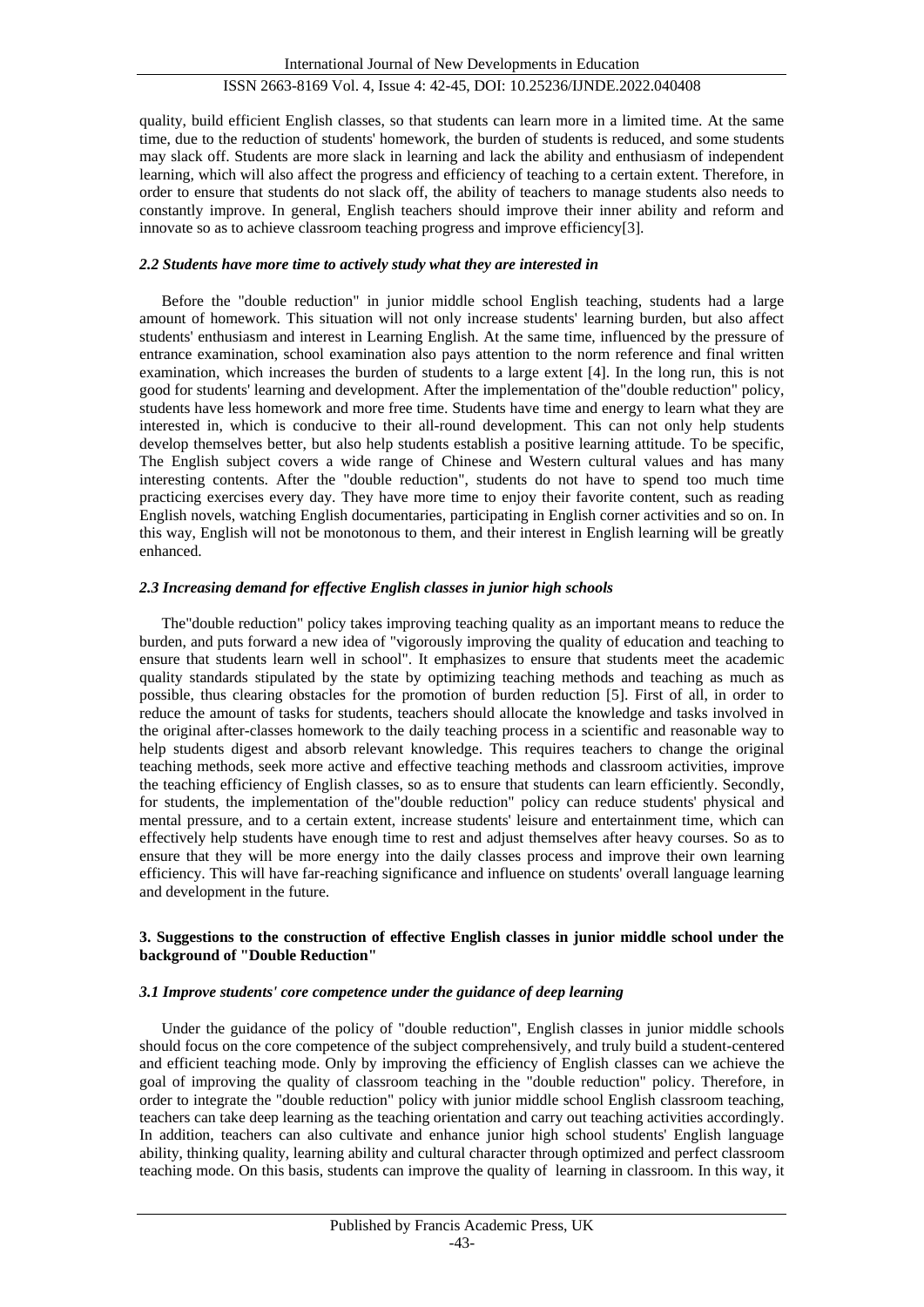# ISSN 2663-8169 Vol. 4, Issue 4: 42-45, DOI: 10.25236/IJNDE.2022.040408

not only saves teaching time, but also gives students more independent time, so that students burden and psychological pressure can be reduced in independent learning and exploration. For example, in the teaching of "Making New Friends", the first volume of HUMAN Education Edition for grade 7, teachers can set up classroom exploration content from the direction of deep learning after teaching basic knowledge, and set up real teaching scenes of Making friends. Teachers can ask students to carry out in-depth discussions on the topic of making friends based on the vocabulary and grammar knowledge of classroom teaching. Meanwhile, in this process, teachers should not only attach great importance to the cultivation of students' vocabulary reserve and oral expression ability, but also pay attention to the development of students' thinking quality and independent learning ability.

## *3.2 Focus on the real demand to assign proper homework.*

Under the"double reduction" policy, when assigning homework, teachers should pay attention to the real needs of English learning and the time required for students to complete homework. For one thing, English courses are different from other courses. The ultimate goal of English courses is to cultivate students' listening, speaking, reading and writing skills to apply English in their life and work. Therefore, when teachers assign homework, they can consciously enhance the practicality of homework. For another, teachers can assign hierarchical homework and selectable homework so that students can complete the appropriate and interesting homework according to their own situation. This can not only enrich the form of homework after classes, but also reduce the amount of homework after classes to a certain extent. Reducing the total amount of homework is a major goal of "double reduction". To reduce the total amount, we must improve the quality of homework to achieve the same learning effect.

## *3.3 Adopt various evaluation methods to stimulate students*

Middle school English teachers should adopt various evaluation methods. Especially in the process of classroom interaction and homework correction, teachers should comment on students' performance specifically and give students more encouragement. Only in this way can students establish confidence in learning English, gain successful experience and help students set up learning goals in the future. For example, Liu Jie et al. have pointed out that as an important means of junior high school English education evaluation, incentive evaluation plays an important role in stimulating students' interest, improving their enthusiasm for learning and thus improving their learning efficiency [6]. In addition, teachers should give different feedback to students at different levels. For example, for students who are good at English, teachers need to encourage them to keep up their efforts and point out what goals they should pursue further. For students with poor English scores, teachers should also see their progress and give them positive evaluation in time to help them establish self-confidence. In general, it is very important to adopt a comprehensive evaluation method for the growth of students.

#### *3.4 Create teaching situations with the help of multimedia to stimulate students' interest in learning*

Nowadays, the most important purpose of English teaching is to help students realize the importance of learning English and stimulate students' enthusiasm for learning. It is a good way to attract students to create teaching situation by using multimedia in classroom teaching. With the rapid development of information technology in our country, the use of multimedia technology in junior English classes has become very widespread. Junior high school students are often very lively and active, so now and then it is difficult for them to concentrate in classes for a long time. If the middle school English teachers simply give oral lectures, the classes may become very boring. And students will gradually feel that learning English is a burden. Therefore, teachers should use pictures, videos, music and other sensory stimuli to attract students' attention. For example, junior middle school English teachers can use multimedia technology to play some interesting English movies to students, or play some English songs during the break, which can effectively enrich the English classes.

## **4. Conclusion**

To sum up, an efficient Middle school English class can not only ignite students' enthusiasm for learning, help them make continuous progress, but also enable students to find confidence in the process of classroom learning. In order to improve teaching quality and efficiency and help students learn English better, teachers should actively grasp and deeply understand the relevant requirements of